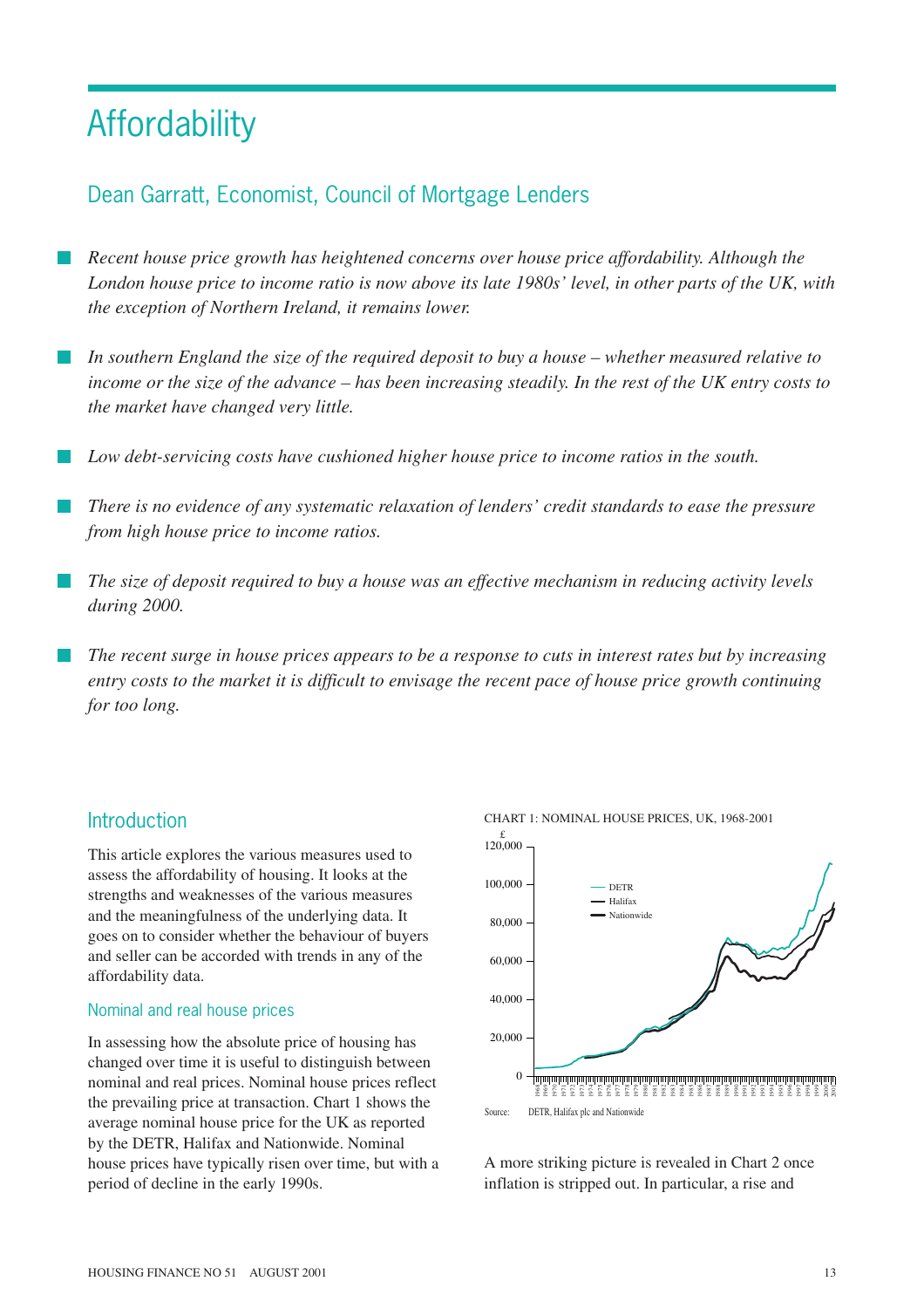subsequent fall in prices is evident not only in the late 1980s/early 1990s, but also in the early 1970s and to some extent in the late 1970s. Although especially strong real house price growth has been followed by falls in real house prices there remains an underlying trend for real house prices to increase over time. More specifically, while real house prices fall back after periods of acutely strong growth they do not fall back as far as the level they accelerated from.



The late 1980s/early 1990s housing market cycle was different from earlier cycles because real house price falls unusually involved falling nominal house prices. In the 1970s higher rates of price inflation in the economy disguised the fall in real house prices as nominal prices carried on rising. So while the three earlier housing market cycles were characterised by strong rises and then falls in real house prices only the early 1990s saw negative nominal house price inflation (see Chart 3). This has potentially important implications for the UK housing market under low inflation. With low inflation, falls in real house prices are more likely to be accompanied by falls in nominal house prices (see Cutler, 1995).

A quick judgement about affordability is sometimes sought by comparing the average real house price with its long-term trend. The results are sensitive to the type of trend growth path chosen and to the start and end points. Chart 4 shows the percentage deviation of DETR/CML average house prices from an assumed straight-line growth path since 1968. It shows real house prices currently above their estimated long-term growth path, although by much less than in the late 1980s and early 1970s. But if the pattern of the past is indicative of future real house prices and if this analysis truly states the current





position, then falling real house prices are possible. But as the amplitude of the cycle is now much smaller falls in nominal prices may still be avoided.





#### Nominal and real house prices across the UK

So far the analysis of nominal and real house prices has focused on the average UK price. However, when the focus shifts to the four countries of the UK it becomes apparent that it is in England and Wales where real house prices, while trending upwards over time, exhibit the greatest volatility. Real house prices in Wales have constantly been below the English average. Scotland has experienced a much steadier rise in real house prices over time and avoided the real house price falls experienced in England in the early 1990s. Northern Ireland is noteworthy in that real house prices in the mid 1990s were essentially unchanged from those in the mid 1970s. Since then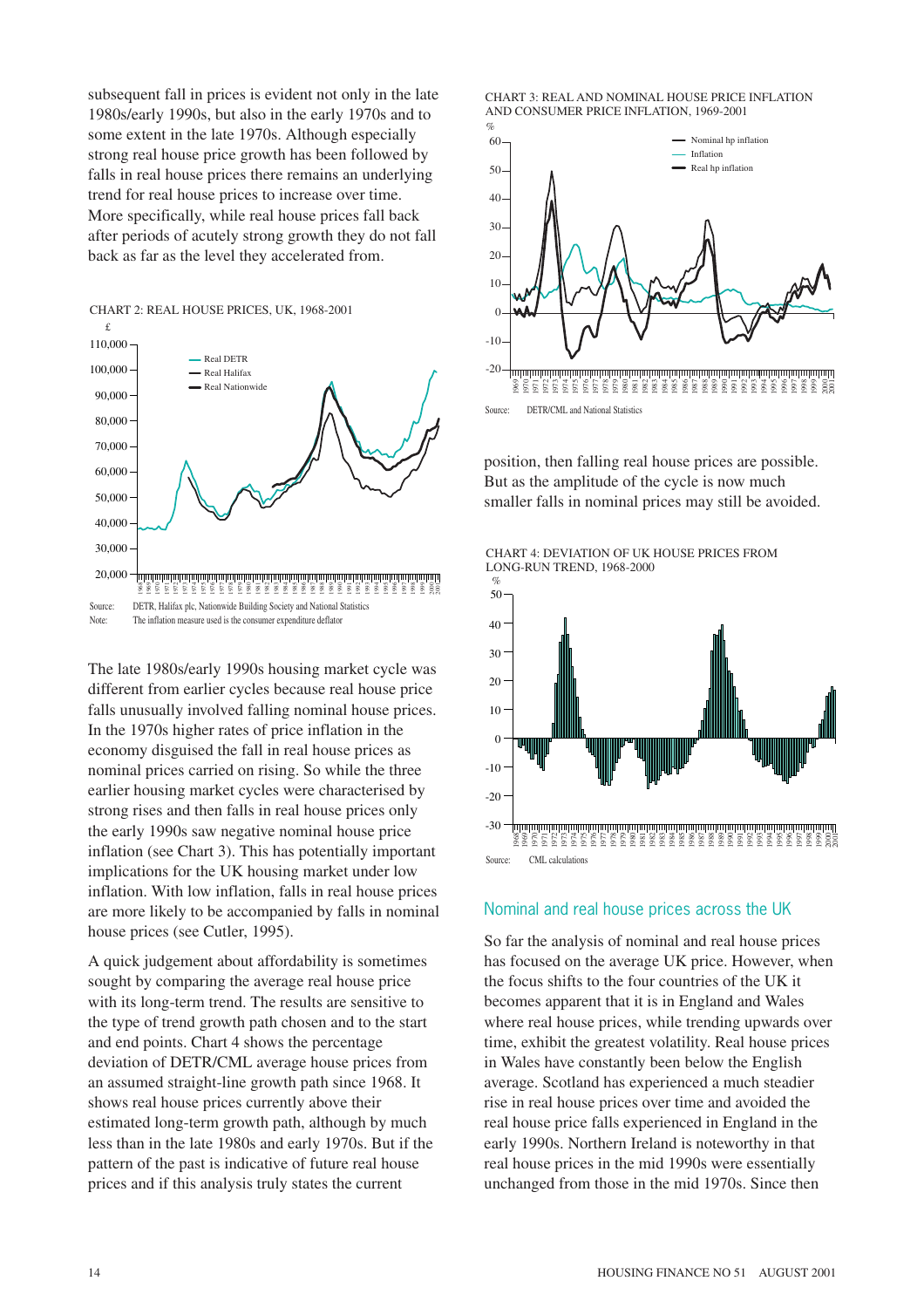the economic and political environment has been conducive to a stronger housing market and real house prices increased by nearly 60% between 1994 and 2000. Consequently, housing affordability has become an issue in Northern Ireland (see Garratt and Heywood, 2001).

Table 1 helps to focus on the late 1980s/early 1990s housing market cycle across the UK. All the house prices shown are measured at 1995 prices with general inflation having been stripped out. The largest drop in real house prices across the cycle was in England, closely followed by Wales. The percentage drop was significantly smaller in Scotland and Northern Ireland. The subsequent increase in real house prices from the early/mid 1990s trough through to 2001 has been above 50% in all the home nations with the exception of Scotland. In Scotland the smaller decline in prices has only just been offset by the subsequent recovery.

However, England is not a single housing market but is made up of a number of different ones. Table 1 shows how real house prices have evolved since the late 1980s across the English regions. The size of falls in the 1990s had a clear north-south dimension, although within any region there would undoubtedly be exceptions. The largest falls were in southern England. The increase in real house prices from the 1990s trough is predictably dependent on the size of the earlier falls. However, the recovery in real house prices in London from their trough in the 1990s is remarkably strong with prices having doubled.

| TABLE 1: REAL HOUSE PRICES. UK COUNTRIES AND ENGLISH REGIONS. |  |  |  |  |  |  |
|---------------------------------------------------------------|--|--|--|--|--|--|
| 1995 PRICES                                                   |  |  |  |  |  |  |

|                        | Late       | 1990s  | Peak to<br>trough |         | Increase<br>from |
|------------------------|------------|--------|-------------------|---------|------------------|
|                        | 1980s peak | trough | decline.          | 2001 Q1 | trough           |
|                        | £          | £      | %                 | £       | $\%$             |
| <b>UK</b> nations      |            |        |                   |         |                  |
| UK                     | 95,500     | 65,800 | 31                | 99,100  | 51               |
| England                | 100,600    | 68,800 | 32                | 104.500 | 52               |
| Scotland               | 64,800     | 58,000 | 10                | 68,900  | 19               |
| Wales                  | 72,000     | 51,400 | 29                | 83,400  | 62               |
| Northern Ireland       | 50,300     | 42,300 | 16                | 68,900  | 63               |
| <b>English regions</b> |            |        |                   |         |                  |
| East Anglia            | 106,400    | 59,600 | 44                | 87,300  | 46               |
| South West             | 108,400    | 63,900 | 41                | 101.700 | 59               |
| South East             | 134,700    | 79,700 | 41                | 136,000 | 71               |
| London                 | 139,200    | 84.600 | 39                | 169,200 | 100              |
| East Midlands          | 80,600     | 55,000 | 32                | 71,600  | 30               |
| <b>West Midlands</b>   | 84,400     | 60,700 | 28                | 82.100  | 35               |
| Yorkshire/Humberside   | 69,800     | 53,100 | 24                | 64,100  | 21               |
| North West             | 70,700     | 54,600 | 23                | 69.100  | 27               |
| North                  | 60,300     | 52,700 | 13                | 57,900  | 10               |

Source: DTLR and CML calculations

House prices in London at the start of 2001 were almost three times the level in the Northern statistical region of England where the average house price was lowest. At the height of the late 1980s boom London prices were only 2.3 times those in the North, but 2.8 times those in Northern Ireland where prices were then cheapest.

## Relative house price measures

A major weakness of simply imposing a long-term trend on the path of house prices to assess affordability is that it ignores the drivers of house prices. In this respect measures of households' financial resources are important. Equally, absolute levels of nominal or real house prices do not straightforwardly indicate how costly housing is. A more meaningful approach is to consider the level of house prices relative to households' financial resources.

There is, however, the issue of how to measure households' financial resources. The most common approaches involve either using figures from lenders on the gross incomes on which a mortgage is based or average earnings or household sector's per capita disposable income numbers from National Statistics. Chart 5 highlights the evolution of house prices relative to these three measures. The three relative house price measures show roughly similar characteristics, although per capita disposable income tends to emphasise the magnitude of each housing market cycle. All three measures were at their highest in the early 1970s. In 2000 house prices relative to income supporting mortgages and per capita disposable income were on a par with the late 1980s, but when viewed in relation to average earnings were actually above their late 1980s' level.





Each of the financial measures can be shown to have a significant long-run relationship with house prices which is not particularly surprising when one looks at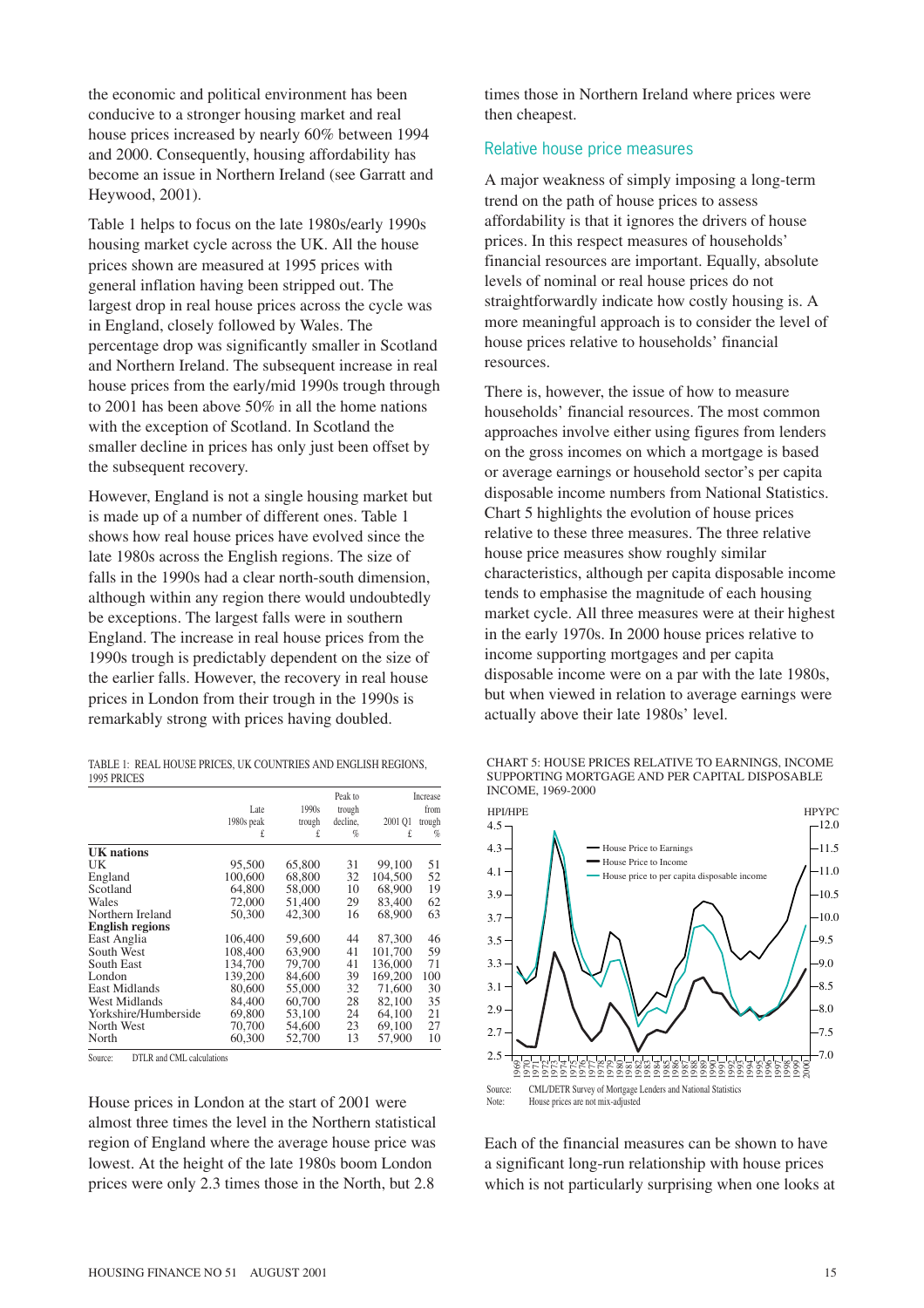Chart 6. However, some caution is needed when comparing house price to income/earnings ratios over time because once allowance is made for the general price level an increase in income/earnings is associated with a disproportionately large long-run response in house prices. The response in the short-run is even larger. The implication is that over time one would expect as a matter of course house price to income/earnings ratios to rise. It is worth making the point that the characteristics of UK housing demand and supply therefore induce rising entry costs over time, although it is by no means the case that this is irrevocable.

CHART 6: HOUSE PRICES, EARNINGS, INCOME SUPPORTING MORTGAGES AND PER CAPITA DISPOSABLE INCOME, 1969-2000



Of the income/earnings measures the most significant relationship with house prices appears to be with income supporting mortgages. This measure has several distinct advantages in that it picks up changes over time in working patterns, demographics and household structure in so far as they affect the income on which a mortgage is based. The majority of households, for instance, have more than one income supporting a mortgage loan. Data is also available on a regional basis. Despite the fact that house prices are driven by changes in income, trends in the ratio might in themselves convey useful information about market conditions. Later, the article considers how recent trends in the house price to income ratio might help to explain levels of housing market activity before attempting to draw some forward-looking conclusions. Attention now switches to regional house price to income ratios.

#### Regional house price to income ratios

In both the London and South East regions the house price to income ratio in 2000 was 3.69, markedly

higher than most other markets outside of Southern England. In Scotland, for instance, the ratio was 2.60 (see Chart 7). Significantly, in the property markets of southern England where house price to income ratios were already highest they have been rising most sharply.







Recent house price growth has increased concerns over house price affordability. Table 2 provides a summary of house price to income ratios for the regions/countries of the UK. It enables some comparison between the ratio in 2000 with the average since 1969 and that in both the up and downturn of the major housing cycles of the early 1970s and the late 1980s. However, as mentioned earlier, some caution should be applied in any comparison because of the inherent tendency for the house price to income ratio to rise over time. Nonetheless, the amount by which the London house price to income ratio is above its late 1980s peak is striking. Other parts of the UK, with the exception of Northern Ireland, remained below their late 1980s peak in 2000.

#### Composition of house price to income ratios

Because houses are bought using a combination of a deposit and an advance, the house price to income ratio comprises two constituent parts: the deposit to income and advance to income ratios. Both are fundamental in determining the amount house buyers are able to borrow. The larger the deposit required, the more difficult it is to buy and so housing market activity is depressed. Furthermore, first-time buyers are most likely to be sensitive to the size of deposits, typically being younger with fewer savings and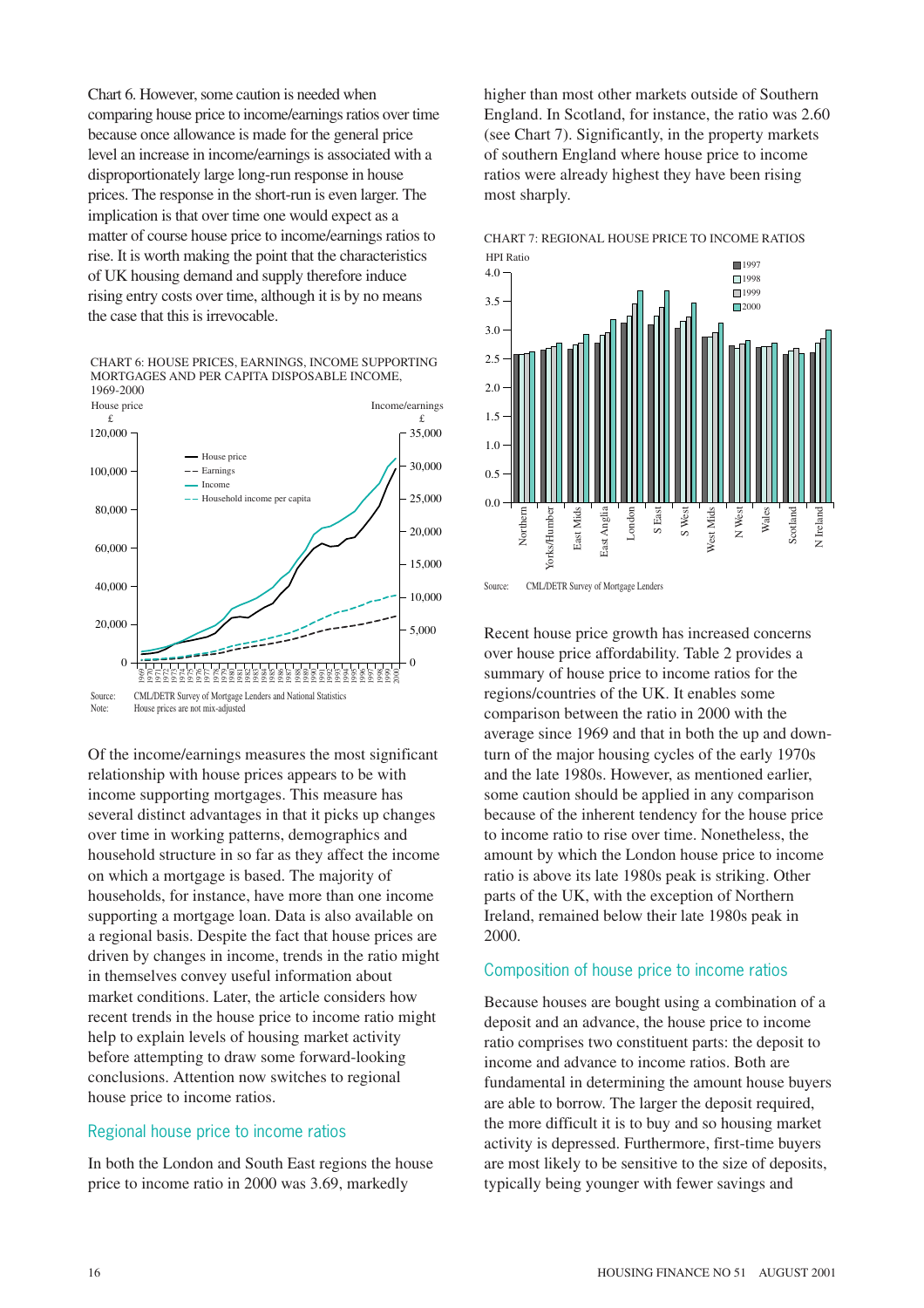|--|

| Region/Country | 1969-2000 |      |         | Early 1970s cycle |         |         | Late 1980s/early 1990s cycle |         |         |      |
|----------------|-----------|------|---------|-------------------|---------|---------|------------------------------|---------|---------|------|
|                | max       | min  | average | max               | 1972-74 | 1975-77 | max                          | 1987-91 | 1992-96 | 2000 |
| Northern       | 2.98      | 2.09 | 2.49    | 2.98              | 2.79    | 2.45    | 2.74                         | 2.55    | 2.63    | 2.62 |
| Yorks/Humber   | 2.96      | 2.19 | 2.57    | 2.89              | 2.71    | 2.41    | 2.96                         | 2.76    | 2.79    | 2.78 |
| East Mids      | 3.15      | 2.34 | 2.70    | 3.14              | 2.96    | 2.58    | 3.15                         | 2.97    | 2.80    | 2.93 |
| East Anglia    | 3.70      | 2.48 | 2.92    | 3.46              | 3.22    | 2.78    | 3.70                         | 3.32    | 2.85    | 3.19 |
| London         | 3.69      | 2.69 | 3.08    | 3.57              | 3.38    | 2.86    | 3.36                         | 3.25    | 2.97    | 3.69 |
| S East         | 3.84      | 2.83 | 3.21    | 3.84              | 3.61    | 3.03    | 3.76                         | 3.53    | 3.08    | 3.69 |
| S West         | 3.86      | 2.65 | 3.12    | 3.86              | 3.52    | 2.93    | 3.80                         | 3.46    | 3.03    | 3.48 |
| West Mids      | 3.33      | 2.46 | 2.82    | 3.33              | 3.12    | 2.74    | 3.18                         | 3.01    | 2.90    | 3.12 |
| N West         | 3.00      | 2.32 | 2.63    | 3.00              | 2.81    | 2.52    | 2.94                         | 2.72    | 2.80    | 2.82 |
| Wales          | 3.05      | 2.29 | 2.64    | 3.05              | 2.89    | 2.59    | 2.92                         | 2.75    | 2.74    | 2.78 |
| Scotland       | 3.00      | 2.27 | 2.54    | 3.00              | 2.85    | 2.64    | 2.63                         | 2.39    | 2.55    | 2.60 |
| N Ireland      | 3.04      | 2.10 | 2.46    | 2.68              | 2.47    | 2.59    | 2.51                         | 2.21    | 2.33    | 3.00 |
| UK             | 3.40      | 2.54 | 2.89    | 3.40              | 3.20    | 2.76    | 3.18                         | 3.07    | 2.89    | 3.25 |

Source: CML/DETR Survey of Mortgage Lenders

without housing equity, and this may prevent them from entering home-ownership when they want to.

Table 3 shows the deposit and advance to income ratio by region and type of buyer for 2000. As expected, the average deposit to income ratio was highest in southern England. For first-time buyers the largest deposit relative to income was required in the South West while for former owner-occupiers London required the largest deposit. House purchasers in Scotland saw the smallest deposits in relation to income across both first-time buyers and movers. Indeed, for movers purchasing in Scotland the average deposit was 73% of income, less than half the 155% required in London.

|  |  |  | TABLE 3: DEPOSIT AND ADVANCE TO INCOME RATIOS, ALL BUYERS, 2000 |  |  |
|--|--|--|-----------------------------------------------------------------|--|--|
|--|--|--|-----------------------------------------------------------------|--|--|

|              |         | All buyers |         | First-time buyers | Former owner-occupiers |         |
|--------------|---------|------------|---------|-------------------|------------------------|---------|
| Region       | Deposit | Advance    | Deposit | Advance           | Deposit                | Advance |
| Scotland     | 0.61    | 1.99       | 0.43    | 1.99              | 0.73                   | 1.97    |
| North        | 0.67    | 1.95       | 0.46    | 2.00              | 0.83                   | 1.90    |
| Wales        | 0.71    | 2.06       | 0.44    | 2.10              | 0.88                   | 2.04    |
| Yorks/Humber | 0.71    | 2.07       | 0.44    | 2.13              | 0.89                   | 2.01    |
| N West       | 0.71    | 2.10       | 0.42    | 2.13              | 0.89                   | 2.07    |
| E Mids       | 0.80    | 2.14       | 0.46    | 2.12              | 0.99                   | 2.13    |
| N Ireland    | 0.88    | 2.11       | 0.54    | 2.19              | 1.26                   | 2.03    |
| W Mids       | 0.91    | 2.21       | 0.52    | 2.22              | 1.14                   | 2.20    |
| E Anglia     | 0.99    | 2.20       | 0.60    | 2.27              | 1.25                   | 2.14    |
| UK           | 0.99    | 2.26       | 0.59    | 2.30              | 1.24                   | 2.23    |
| S West       | 1.18    | 2.30       | 0.75    | 2.36              | 1.38                   | 2.27    |
| London       | 1.18    | 2.52       | 0.73    | 2.59              | 1.55                   | 2.46    |
| S East       | 1.26    | 2.43       | 0.71    | 2.49              | 1.53                   | 2.39    |

Source: CML/DETR Survey of Mortgage Lenders

The average deposit to income ratio in the UK has risen since the mid-1990s, but this is largely attributable to increases in southern England. Other parts of the UK, with the exception of Northern Ireland, have seen little or no movement in the ratio. Therefore, despite the impression sometimes given, in large parts of the UK the effective entry costs into the housing market have changed very little in recent times. Chart 8 shows that London, the South East and the South West have consistently had deposit to income ratios above the UK average. London is particularly interesting because the deposit to income

ratio is now above that in the late 1980s, and moving steadily towards highs seen in the 1970s.





#### Debt-servicing cost

Entry barriers associated with a widening gap between house prices and incomes can either be cushioned or exposed by the debt-servicing costs associated with a mortgage advance. A low interest rate, other things being equal, enables borrowers to afford to repay larger loans and so higher house price to income ratios. Therefore, it is important when discussing affordability that house prices to income ratios are considered in conjunction with debt servicing costs as in Chart 9.

In 2000 initial mortgage interest payments in the UK were on average 15.2% of income supporting mortgages while the house price to income ratio was 3.25. At the height of the late 1980s' boom house prices were 3.18 times income while initial mortgage interest payments were 23.1% of income.

A further affordability consideration is the future profile for interest rates. As Chart 10 shows short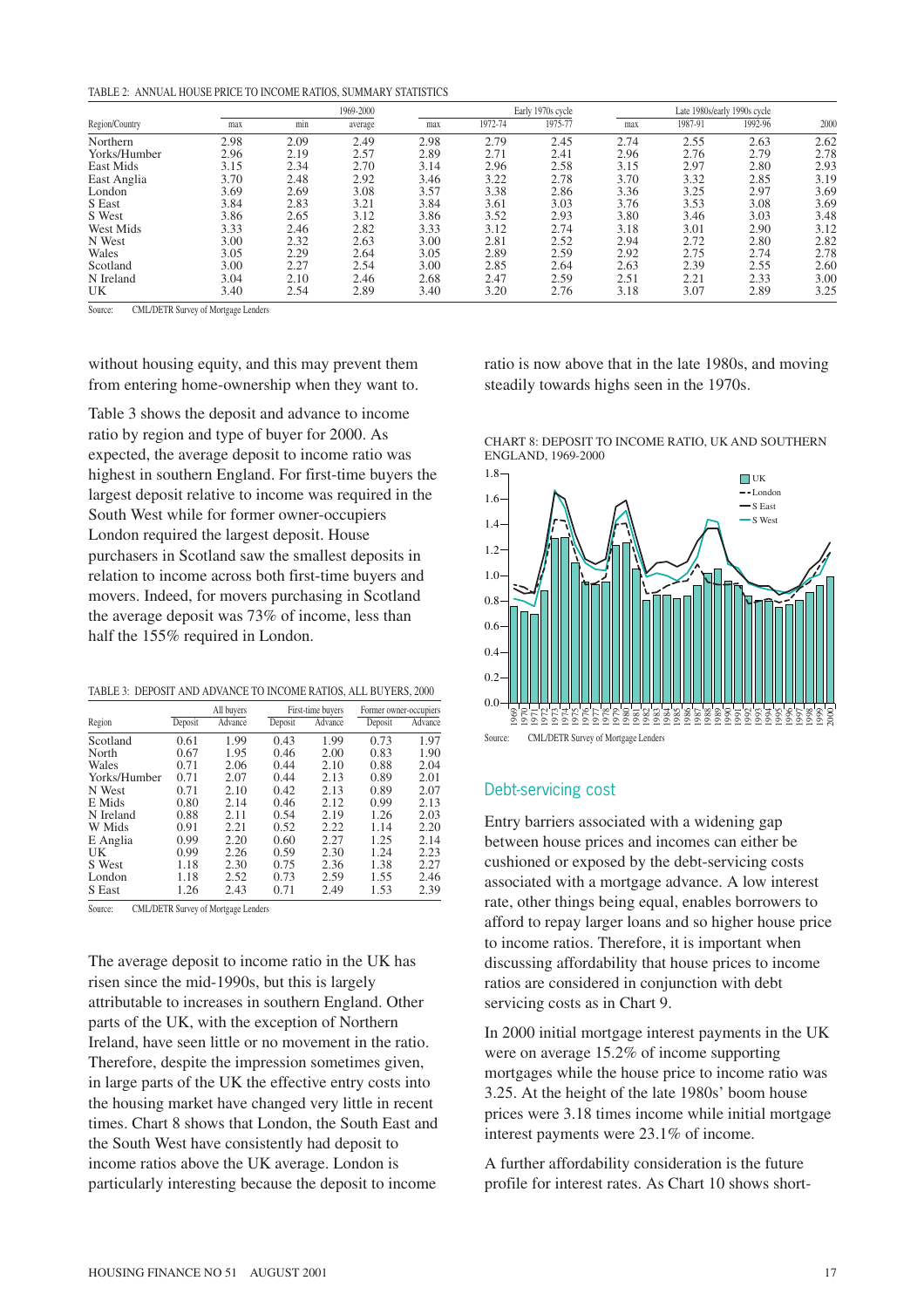CHART 9: HOUSE PRICE TO INCOME RATIO AND INITIAL MORTGAGE INTEREST PAYMENTS TO INCOME, 1969-2001



term interest rates are about half the levels seen in the late 1980s/early 1990s. Moreover, long-term rates have fallen progressively through the late 1990s and are now levelling off at historically low levels. This indicates how inflationary expectations have fallen over this period. The granting to the Bank of England of operational independence to set interest rates in 1997 was an important step in ensuring the credibility of economic policy and cementing low inflation expectations. This reform helps interest rates to remain low and any variation in interest rates to be within a narrow band. Therefore, even in London where the house price to income ratio is at an historic high, households' mortgage repayment obligations remain affordable because of low debt-servicing costs. Furthermore, the expectation is that interest rates will remain close to current levels.

CHART 10: SHORT- AND LONG-TERM INTEREST RATES AND MORTGAGE INTEREST PAYMENTS TO INCOME, 1980-2000



#### Credit standards

While low debt-servicing costs provide a mechanism by which borrowers can buy more expensive houses, the higher house price to income ratio has, however, been interpreted as a negative thing based on the view that a relaxation by lenders in the quality of their credit appraisal offers a potentially more risky means of achieving this. While rates have increased in London and the South East, away from here, where house price growth has generally been more subdued, there has been much less pressure on income multiples. Chart 11 details the proportion of house purchase loans that involve income multiples of 2.5 or more, 3 or more, 3.5 or more and 4 or more for first-time buyers outside of London and the South East. Each class may be thought of as representing a particular level of income stretch for borrowers. The Chart shows how the share of house purchase loans involving the higher income multiple bands of 3.5 and 4 or more rose to 6% and 3.5% respectively in the late 1980s' housing market boom. In 2000 Q2 these proportions were well down at 4.5% and 0.85% with no sign of any discernible upward creep.

CHART 11: PERCENTAGE OF HOUSE PURCHASE LOANS IN INCOME MULTIPLE BAND, FIRST-TIME BUYERS, UK, EXCLUDING LONDON AND THE SOUTH EAST, 1985-2001



Note: Excludes Right-to-Buy

Chart 12 focuses the analysis on London and the South East where house price growth has had the greatest pressure on income multiples. The recent surge in house prices in London and South East does appear to have caused a ratcheting up of income multiples. However, the evidence does not point to the same proportions of especially high income multiple loans – those borrowing 4 or more times income – as in the late 1980s.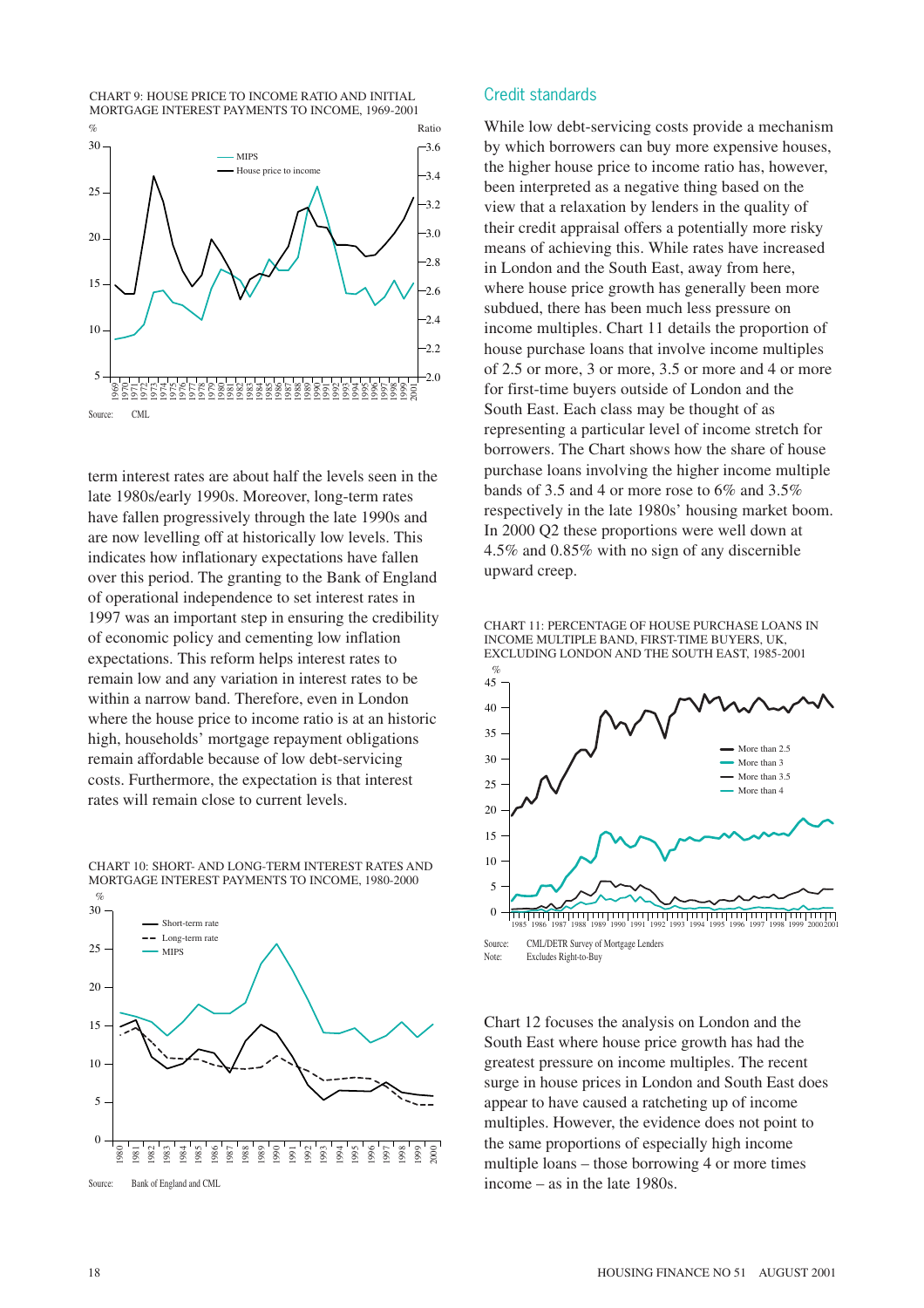



Higher income multiples in themselves are not indicative of falling credit standards. As noted earlier they have to be viewed in conjunction with debtservicing costs. Moreover, lenders' credit appraisal techniques have become increasingly sophisticated. In judging the riskiness of lending it is also important to consider the value of a loan relative to the value of the property upon which the loan is secured. This is considered in the next section.

#### Loans, deposits and house prices

It has already been noted that the entry costs to the property market in southern England are higher because deposit to income ratios are highest. It is also the case that in these markets the size of the average deposit is highest relative to the mortgage advance (see Chart 13). In the South East region in 2000 the

0.6  $0.5$ 0.4 0.3 0.2  $0.1$  $0.0$ England Yorks/Humber Mids East Anglia East South East South West South West North West North West UK East Mids ast Anglia London West Mids West Mids Wales Scotland Irel<sub>and</sub> Yorks/Humbe North South 1 East

Source: CML/DETR Survey of Mortgage Lenders

average deposit was 52% of the advance. By contrast in Scotland the average deposit was 31% of the advance.

What is also apparent is that in those regions where house price growth has been strongest in recent years the size of the deposit is becoming increasingly large relative to the advance. In London the average deposit in 2000 was 46% of the advance compared with 37% five years earlier and 40%-42% in the boom period from 1988-1991. The significant point is that households are having to bring larger and larger absolute sums of money to house purchases. It also indicates that lenders are not systematically reducing credit standards and explains why, compared with the late 1980s, the proportion of very high loan to value ratios is very much lower.

Chart 14 shows the proportion of house purchase loans in pre-defined bands for first-time buyers in London and the South East. In the late 1980s/early 1990s the proportion of LTVs of 100% or more rose to 38%. This proportion declined steadily in the first half of the 1990s and has been fairly constant since at between 4% and 5%. The proportion of the loans in the next risky class of 95% to 100% has been declining in recent times, falling to one-fifth of loans in 2001 Q2.





Source: CML/DETR Survey of Mortgage Lenders

### Housing market activity

The increasing size of entry costs in the property markets of southern England, and London in particular, appears to explain why activity levels fell away during 2000. The size of deposits, whether measured relative to income or the actual advance, had steadily grown in the south. In London and the South East the number of loans in the final quarter of

CHART 13: DEPOSIT TO ADVANCE, UK, REGIONS AND COUNTRIES, 2000